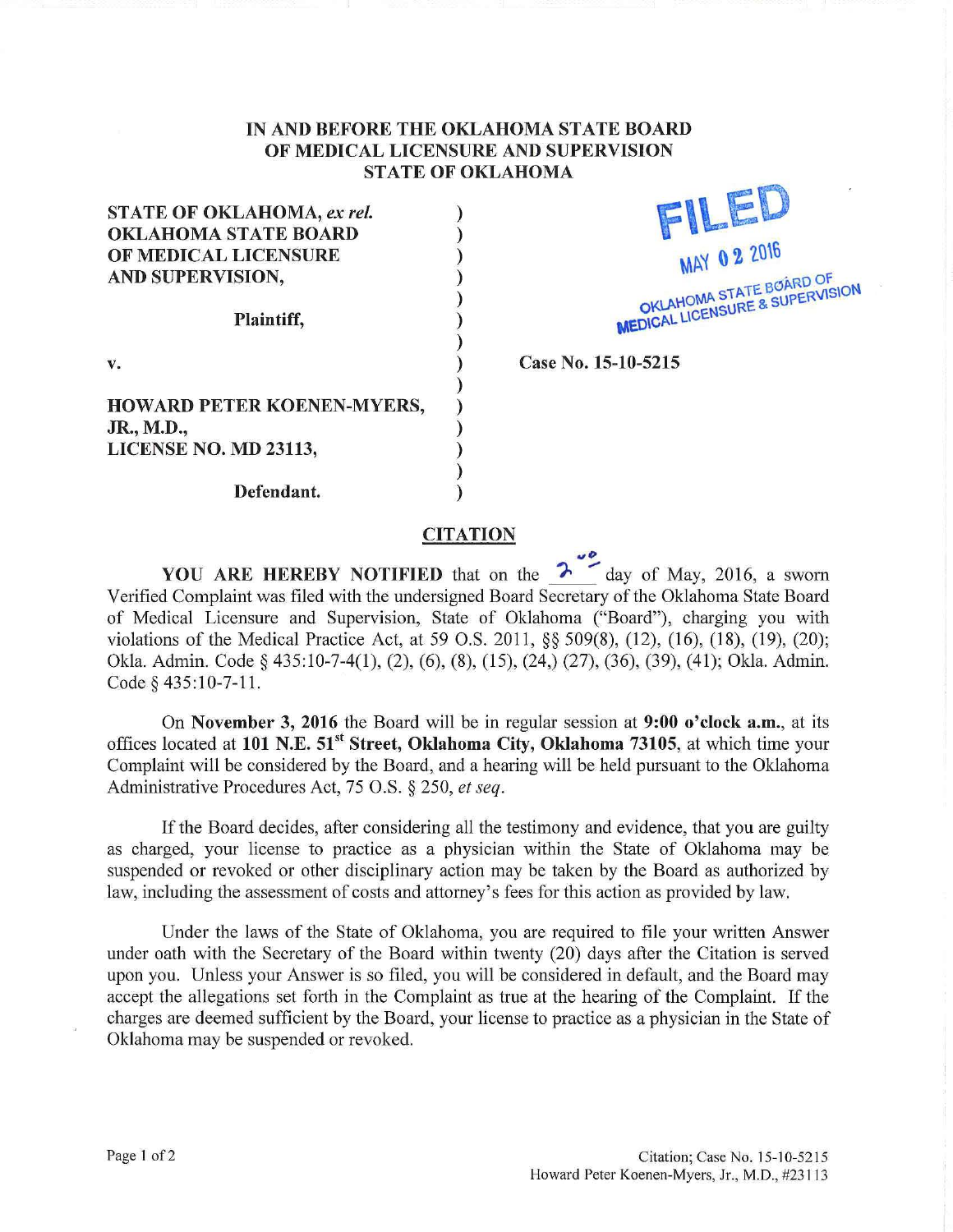**THEREFORE,** you are cited to appear at the hearing set forth above. If you are not present in person, you may be present through your attomey.

Dated this  $2\frac{10}{10}$  day of May, 2016.



flow 8

0KL AHOMA STATE BOARD OF MED ICAL Billy H. Stout, M.D., Board Secretary LICENSURE AND SUPER VISION